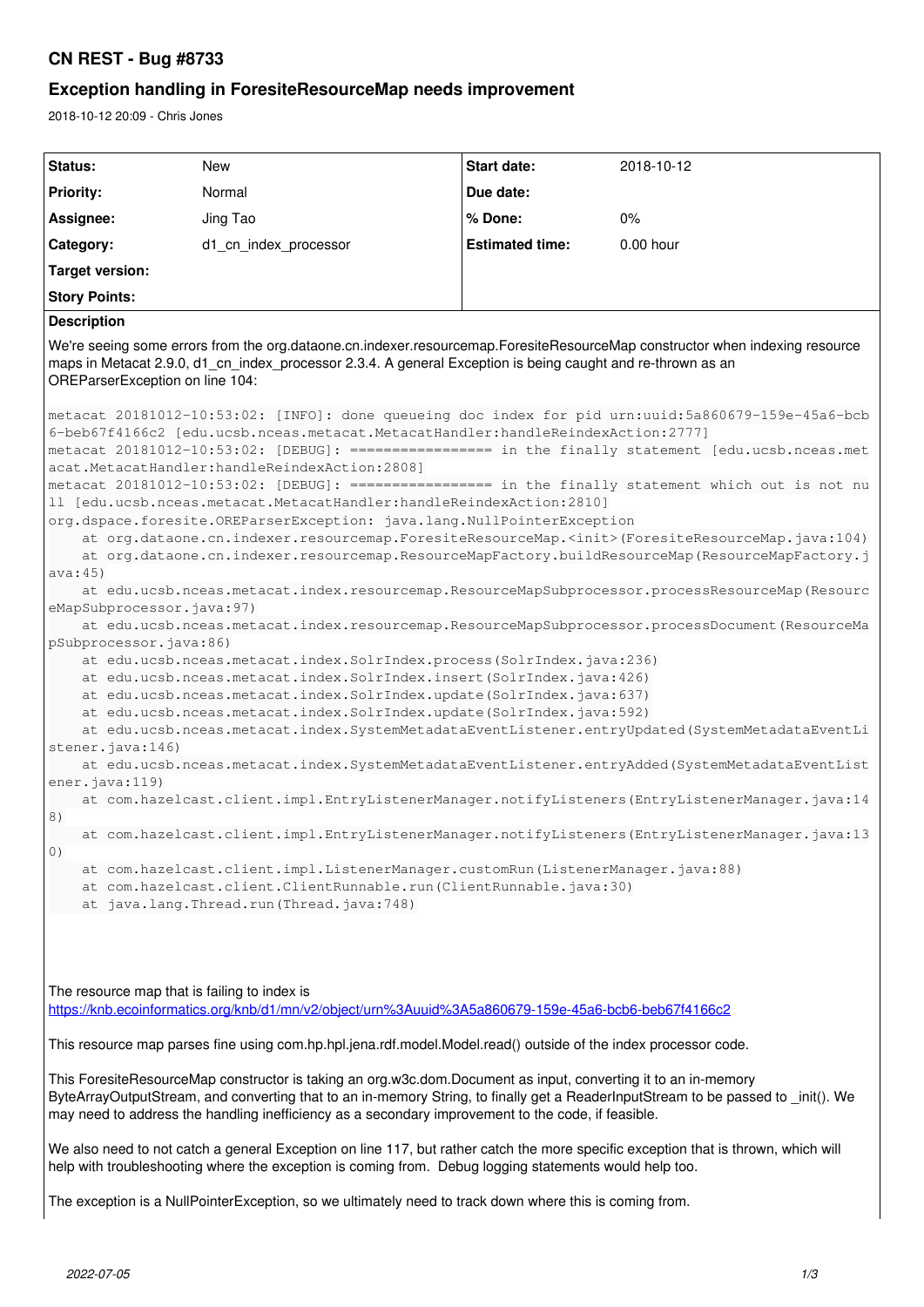It doesn't look like this code has changed in the 2.3.6 version of the library, so an upgrade wouldn't make a difference. I did look on cn-orc-1 to see if we are having similar issues outside of a Metacat MN context, and see errors like these:

cn-index-processor-daemon.log.9-[ERROR] 2018-10-12 06:42:44,977 (ErrorHandlerFactory\$ErrorLogger:l ogError:84) {E201} rdf:resource not allowed as attribute here. cn-index-processor-daemon.log.9:[ERROR] 2018-10-12 06:42:44,977 (ForesiteResourceMap:\_init:163) Un able to parse ORE document: cn-index-processor-daemon.log.9-org.apache.jena.riot.RiotException: {E201} rdf:resource not allowe d as attribute here. cn-index-processor-daemon.log.9- at org.apache.jena.riot.system.ErrorHandlerFactory\$ErrorHandle rStd.error(ErrorHandlerFactory.java:128) cn-index-processor-daemon.log.9- at org.apache.jena.riot.lang.LangRDFXML\$ErrorHandlerBridge.err or(LangRDFXML.java:241) cn-index-processor-daemon.log.9- at com.hp.hpl.jena.rdf.arp.impl.ARPSaxErrorHandler.error(ARPSa xErrorHandler.java:38) cn-index-processor-daemon.log.9- at com.hp.hpl.jena.rdf.arp.impl.XMLHandler.warning(XMLHandler. java:206) cn-index-processor-daemon.log.9- at com.hp.hpl.jena.rdf.arp.impl.XMLHandler.warning(XMLHandler. java:183) cn-index-processor-daemon.log.9- at com.hp.hpl.jena.rdf.arp.impl.XMLHandler.warning(XMLHandler. java:178) cn-index-processor-daemon.log.9- at com.hp.hpl.jena.rdf.arp.impl.ParserSupport.warning(ParserSu pport.java:199) cn-index-processor-daemon.log.9- at com.hp.hpl.jena.rdf.arp.impl.AttributeLexer.error(Attribute Lexer.java:187) cn-index-processor-daemon.log.9- at com.hp.hpl.jena.rdf.arp.impl.QNameLexer.lookup(QNameLexer.j ava:80) cn-index-processor-daemon.log.9- at com.hp.hpl.jena.rdf.arp.impl.AttributeLexer.processSpecials (AttributeLexer.java:71) cn-index-processor-daemon.log.9- at com.hp.hpl.jena.rdf.arp.states.WantDescription.startElement (WantDescription.java:60) cn-index-processor-daemon.log.9- at com.hp.hpl.jena.rdf.arp.states.AbsWantLiteralValueOrDescrip tion.startElement(AbsWantLiteralValueOrDescription.java:84) cn-index-processor-daemon.log.9- at com.hp.hpl.jena.rdf.arp.states.WantLiteralValueOrDescriptio n.startElement(WantLiteralValueOrDescription.java:56) cn-index-processor-daemon.log.9- at com.hp.hpl.jena.rdf.arp.impl.XMLHandler.startElement(XMLHan dler.java:121) cn-index-processor-daemon.log.9- at org.apache.xerces.parsers.AbstractSAXParser.startElement(Un known Source) cn-index-processor-daemon.log.9- at org.apache.xerces.parsers.AbstractXMLDocumentParser.emptyEl ement(Unknown Source) cn-index-processor-daemon.log.9- at org.apache.xerces.impl.XMLNamespaceBinder.handleStartElemen t(Unknown Source) cn-index-processor-daemon.log.9- at org.apache.xerces.impl.XMLNamespaceBinder.emptyElement(Unkn own Source) cn-index-processor-daemon.log.9- at org.apache.xerces.impl.XMLDocumentFragmentScannerImpl.scanS tartElement(Unknown Source) cn-index-processor-daemon.log.9- at org.apache.xerces.impl.XMLDocumentFragmentScannerImpl\$Fragm entContentDispatcher.dispatch(Unknown Source) cn-index-processor-daemon.log.9- at org.apache.xerces.impl.XMLDocumentFragmentScannerImpl.scanD ocument(Unknown Source) cn-index-processor-daemon.log.9- at org.apache.xerces.parsers.DTDConfiguration.parse(Unknown So urce) cn-index-processor-daemon.log.9- at org.apache.xerces.parsers.DTDConfiguration.parse(Unknown So urce) cn-index-processor-daemon.log.9- at org.apache.xerces.parsers.XMLParser.parse(Unknown Source) cn-index-processor-daemon.log.9- at org.apache.xerces.parsers.AbstractSAXParser.parse(Unknown S ource) cn-index-processor-daemon.log.9- at com.hp.hpl.jena.rdf.arp.impl.RDFXMLParser.parse(RDFXMLParse r.java:151) cn-index-processor-daemon.log.9- at com.hp.hpl.jena.rdf.arp.ARP.load(ARP.java:119) cn-index-processor-daemon.log.9- at org.apache.jena.riot.lang.LangRDFXML.parse(LangRDFXML.java: 142) cn-index-processor-daemon.log.9- at org.apache.jena.riot.RDFParserRegistry\$ReaderRIOTFactoryImp l\$1.read(RDFParserRegistry.java:142) cn-index-processor-daemon.log.9- at org.apache.jena.riot.RDFDataMgr.process(RDFDataMgr.java:818 )